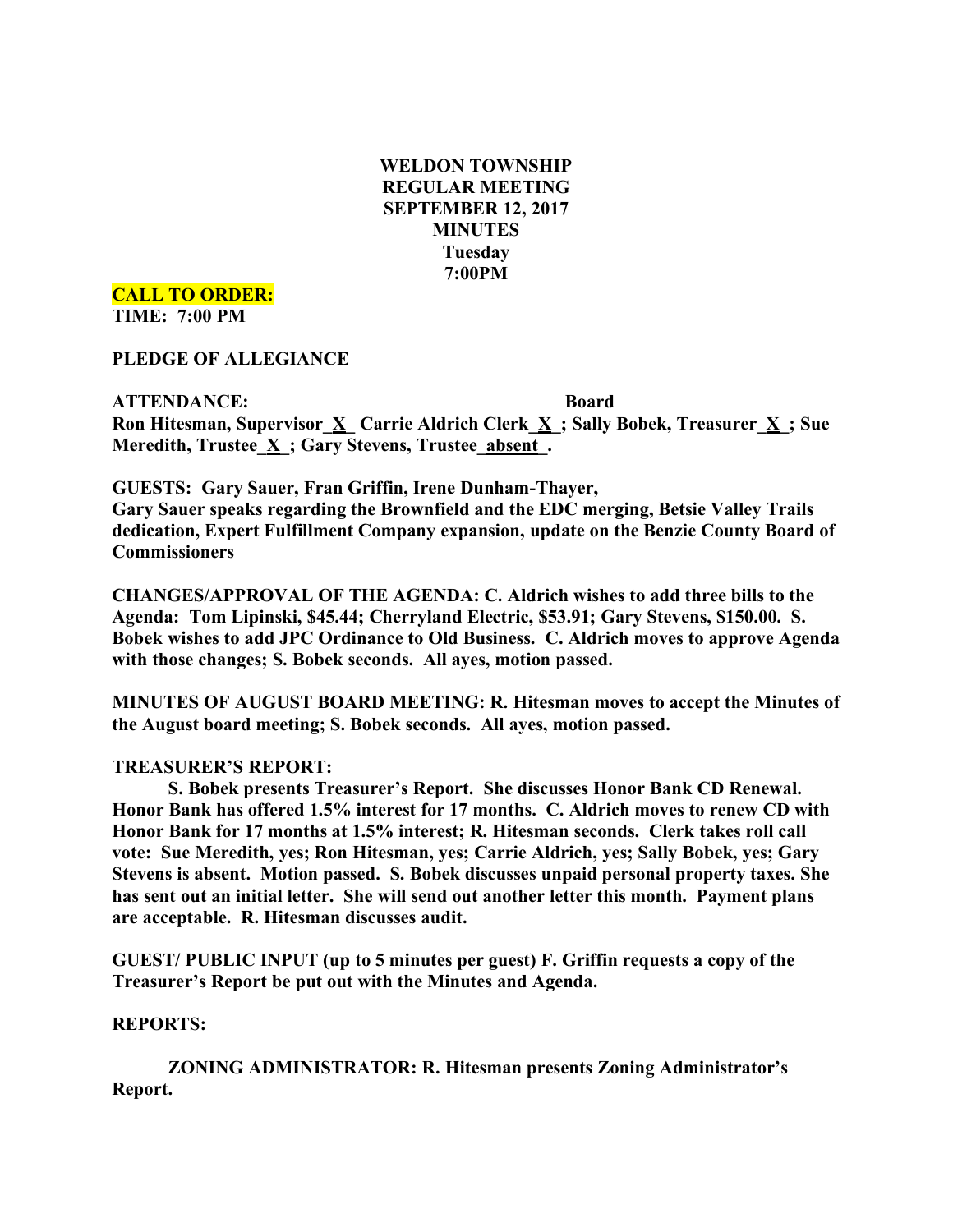**JPC: S. Bobek gives JPC Report. JPC reported they don't need to worry about Weldon withdrawing because it is going to be a very long process. Discussion. Discussion of Amended Sign Ordinance.**

**NUISANCE ABATEMENT REPORT: C. Bobek presents Nuisance Abatement Report. One ticket has been issued. Discussion. By September 20th, the ticket must be paid. If the property has not been cleaned up, the Nuisance Abatement Officer will issue another citation. Discussion of Weldon Road property that needs cleaning up. Property ownership is in dispute. Board will wait until spring to move forward on the blight issue.**

**FIRE DEPARTMENT REPORT: Board discusses Fire Department Report.**

**BUDGET REPORT: C. Aldrich presents Budget Report. Discussion of unforeseen expenses and corrections that will need to be made to the budget. Discussion of cemetery expenses category.**

#### **SUPERVISOR COMMENTS:**

**Supervisor discusses exploration of township providing garbage pickup for residents. He has met with Matt Boilette (phon), from Republic Waste. Discussion of village garbage pickup, as part of the village not in Weldon Township. Mr. Boilette would be willing to discuss options at the next board meeting. Discussion. Mr. Hitesman will invite Mr. Boilette to discuss this idea at the October board meeting.**

**Supervisor discusses a meeting he attended with Ron Evitts and Eugene Allen regarding having a large dumpster in the village, and the three entities divide the cost. Mr. Allen feels the township could do more to help the village, such as paving a street or a road in the town. They'd like to discuss a five-year plan for down the road. Discussion of lawful expenses for the township. Clerk will research lawful expenses for Weldon Township.**

**Supervisor discusses email he received from the County Road Commission, regarding resurfacing Wolf Road Bridge. Discussion of poor condition of King Road Bridge, west of 669, and possibly going to the Local Roads Committee for help. Supervisor will attend next Road Commission meeting with Township's concerns regarding repairs that need to be done on King Road Bridge.**

**Supervisor discusses AMAR report. Township needs to make on adjustment regarding July Board of Review Minutes. Carol Merrill has helped clerk respond, and the issue should be resolved.**

**Discussion of tree removal behind township. Treetops Tree Service will remove tree for \$650. R. Hitesman moves to accept Treetops bid of \$650; S. Bobek seconds. Discussion. Clerk would like it noted that Treetops has reported that they are insured. Clerk takes roll call vote: Sue Meredith, yes; Ron Hitesman, yes; Carrie Aldrich, yes; Sally Bobek, yes; Gary Stevens, absent. Motion passed.**

#### **CLERK COMMENTS:**

**Clerk has received two letters of interest for Planning Commission and Board of Appeals openings. Discussion. She will post ad again in Record Patriot for the next two weeks.**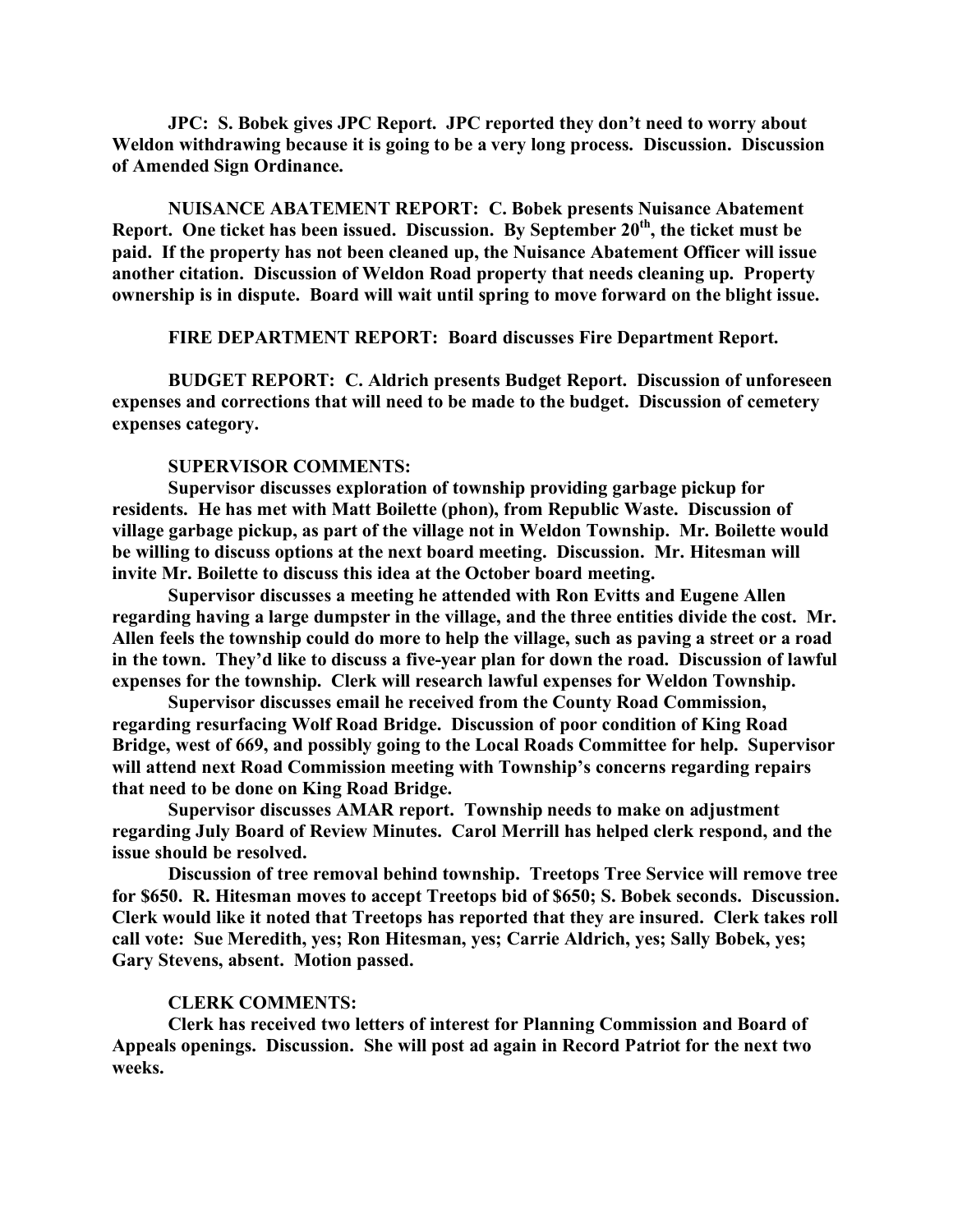**Discussion of Resolution Adopting Greater Thompsonville Zoning Ordinance and Greater Thompsonville Area Master Plan, Resolution #09122017. S. Bobek moves to adopt Resolution #09122017, C. Aldrich seconds. All ayes, motion passed.**

## **UNFINISHED BUSINESS:**

**Discussion of sample ordinances regarding terrestrial native species. The board will not act on these ordinances at this time.**

**Discussion of MTA On The Road, Regional Meetings on October 12th, 2017, in Traverse City. Board members should let the clerk know if they wish to attend.**

**Discussion of proposed Amendment to the Sign Ordinance by Joint Planning Commission. Discussion of ordinance language. Board feels constructing the language is the responsibility of the Joint Planning Commission. Board will discuss amendment at next meeting.**

# **NEW BUSINESS:**

**Discussion of Benzie County Road Commission paving projects.**

**Discussion of proposed amendments by the Board of Commissioners to the Benzie County Planning Commission Ordinance.**

**Discussion of Weldon Township Planning Commission Ordinance, drafted by Mr. Figura. Tabled until October Agenda.**

### **BILLS:**

| Craig Meredith, Day Use Park, Lawn Care             | 275.00      |
|-----------------------------------------------------|-------------|
| David Kane, Website Maintenance                     | 60.00       |
| <b>Julie Lonn, Town Hall Cleaning</b>               | 50.00       |
| <b>Gary Stevens, Cemetery Maintenance</b>           | 300.00      |
| <b>Chris Bobek, Nuisance Abatement August</b>       | 200.00      |
| <b>Chris Bobek, Reimbursements</b>                  | 19.77       |
| <b>AcenTek</b>                                      | 182.91      |
| <b>AFLAC, August Payment</b>                        | 281.50      |
| <b>VISA</b>                                         | 161.51      |
| <b>The Pioneer Group</b>                            | 218.20      |
| <b>United States Postal Service</b>                 | 48.00       |
| <b>Scott Kidder Painting Service</b>                | 2850.00     |
| Dick Figura, PC Planning Commission Work/Injunction | 1215.00     |
| <b>Cherryland Electric</b>                          | 53.91       |
| <b>Tom Lipinski</b>                                 | 45.44       |
| <b>Ron Hitesman, Liquor Inspection</b>              | 500.00      |
| <b>Jessica Nuytten, Assessor</b>                    | 1120.00     |
| <b>Board Salaries</b>                               | 3075.00     |
| <b>TOTAL BILLS AMOUNT:</b>                          | \$10,656.24 |

**C. Aldrich moves to pay the bills; R. Hitesman seconds. Discussion. All ayes, motion passed.**